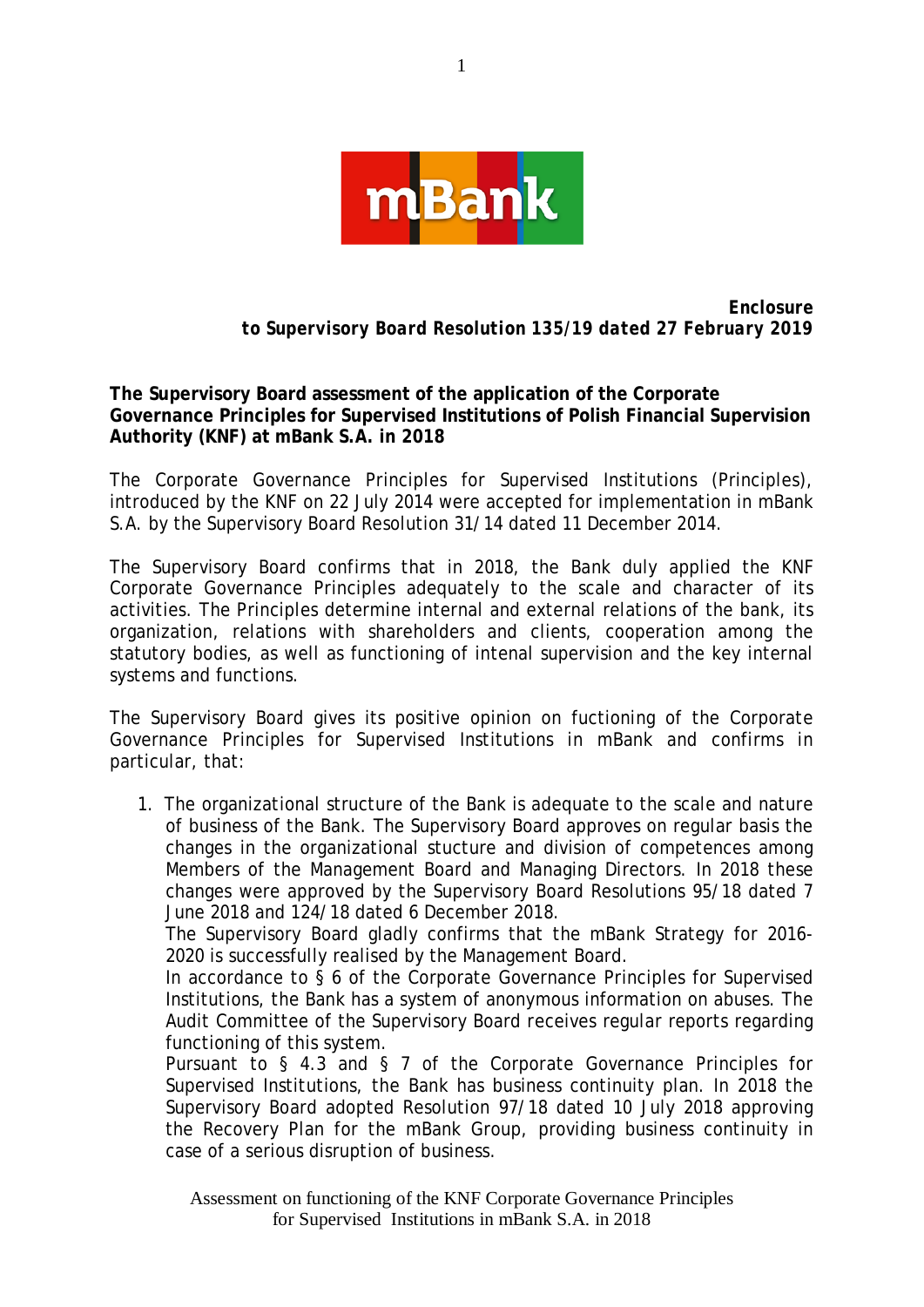- 2. The relation with shareholders of the Bank is duly and carefully applied, ensuring the interests of all shareholders. The Supervisory Board confirms the departure by the Bank from adopting the provisions of § 8(4) of the principles, which aims at facilitating electronic active participation of shareholders in the General Meeting. The Supervisory Board confirms the application of such a rule generates unnecessary legal and technical risks. For many years mBank has been broadcasting General Meetings in real time, however, without the possibility to engage in two-way on-line communication.
- 3. The Mangement Board is composed of 7 persons. The division of competences among the Management Board members, approved by the Supervisory Board, assures the proper control of the realization of Bank's goals in all areas of bank's activities. There is 1 woman in the Management Board. In accordance to the Policy on the assessment of qualifications of members of the supervisory body, management body and key finction holders in mBank (Suitability Policy), the Supervisory Board conducted the assessment process of the Management Board Members for 2018. The Supervisory Board assures tha all Members of the Mangement Board – individually and as a collective body, have required knowledge, competences, professional experience and reputation, adequate to perform their managerial functions. In the Management Board 5 of 7 members, including the President, have Polish citizenship and speak Polish. The Supervisory Board confirms the Bank's departure from adopting § 16(1), which states that the meetings of the managing body shall be held in Polish and if necessary an interpreter shall assist. The Supervisory Board confirms that the Bank's practice of holding Management Board meetings in English, without the participation of the interpreter is more efficient and allows to discuss and reach agreements without the participation of third parties (interpreters).
- 4. The Supervisory Board, composed of 12 persons, duly meets the requirement of proper supervision of all business areas of the Bank. In accordance to the Suitability Policy, the Supervisory Board Members also went through the assessment process for 2018. The Ordinary General Meeting confirmed that the Members of the Supervisory Board have required knowledge, experience and qualifications – their individual competences complement each other and ensure proper collegial supervision of all business areas of the company. The supervisory functions of the whole Supervisory Board are effectively supported by the activities of 4 committees (Executive and Nomination Committee, Audit Committee, Remuneration Committee and Risk Committee) performing their particular duties in various areas of Bank's activities. The Audit Committee members also have necessary competences and knowledge in accounting or finance. There are 2 women among the Supervisory Board members. In the composition of the Supervisory Board, half of its members, icluding the Chairman, have Polish citizenship and speak Polish. In 2018 the Supervisory Board held 7 meetings and adopted 73 resolutions. The Supervisory Board meetings are held in Polish with participation of the interpreter.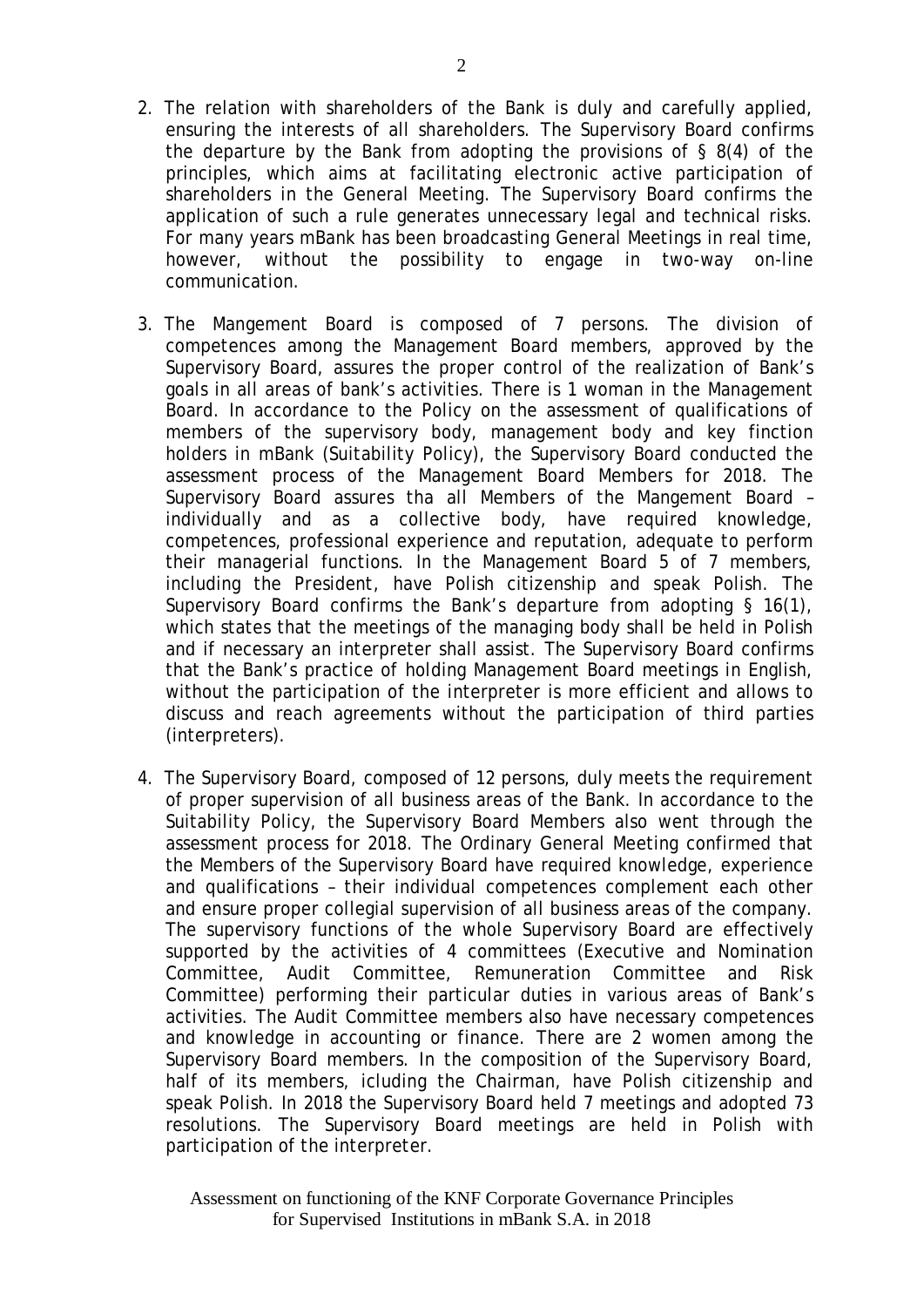- 5. In the opinion of the Supervisory Board, the Bank performs transparent remuneration policy for Members of the Mangement Board and persons in key positions in the Bank (Risk Takers). The remuneration policy of the key function holders and the banks' employees is discussed in details at the meetings of the Remuneration Committee of the Supervisory Board. In the past year, the Supervisory Board approved the updated risk takers remuneration policy of mBank S.A. On 28 February 2018 the Supervisory Board adopted Resolution 67/18 regarding the acceptance of the assuptions of the incentive programme rules approval and recommended to the Ordinary General Meeting its approval. Acting pursuant to the Ordinary General Meeting resolution, the Supervisory Board adopted Resolution 96/18 dated 7 June 2018 regarding the implementation of the incentive programme rules in mBank. During its meeting on 6 December 2018, the Supervisory Board adopted Resolution 120/18 approving the assumptions of the Remuneration Policy for the Employees of mBank S.A.
- 6. The Supervisory Board confirms that the Bank performs proper information policy, promotion activities and in a fully transparent way communicates with the clients. The Bank has a systematic process of handling claims and complaints. The Supervisory Board monitors this process and periodic reports in this respect are discussed in details during the Supervisory Board Audit Committee meetings.
- 7. The key internal systems and functions in the Bank, in particular the internal control system and risk management are conducted appropriately, in accordance to the legal requirements and internal regulations. The internal control sysytem is in particular supervised by the Audit Committee of the Supervisory Board. During the Audit Committee meetings the directors of the Internal Audit Department and Compliance Department present their periodic reports. As per the recommendation of the committee, the Supervisory Board adopted on 28 February 2018 the following resolutions: Resolution 61/18 approving the Report of the Internal Audit Department for 2017, Resolution 62/18 approving the Audit Plan of the Internal Audit Department for 2018 and Resolution 65/18 approving the Compliance Department Plan for 2018.

The Audit Committee reviews and monitors the financial reporting process. The representatives of the external auditor give regular information in this respect during the Audit Committee meetings.

The Bank has an effective risk management system. The Supervisory Board receives for each meeting a risk report, which is discussed in details at the Supervisory Board Risk Committee meetings. In line with the recommendations of the Risk Committee, in 2018 the Supervisory Board approved the update of the Risk Managemetn Strategy in mBank Group and accepted the changes in the documents on risk management in various areas, including the market risk, liqiudity risk, operational risk, reputation risk and concentration risk, as well as corporate and retail credit risk.